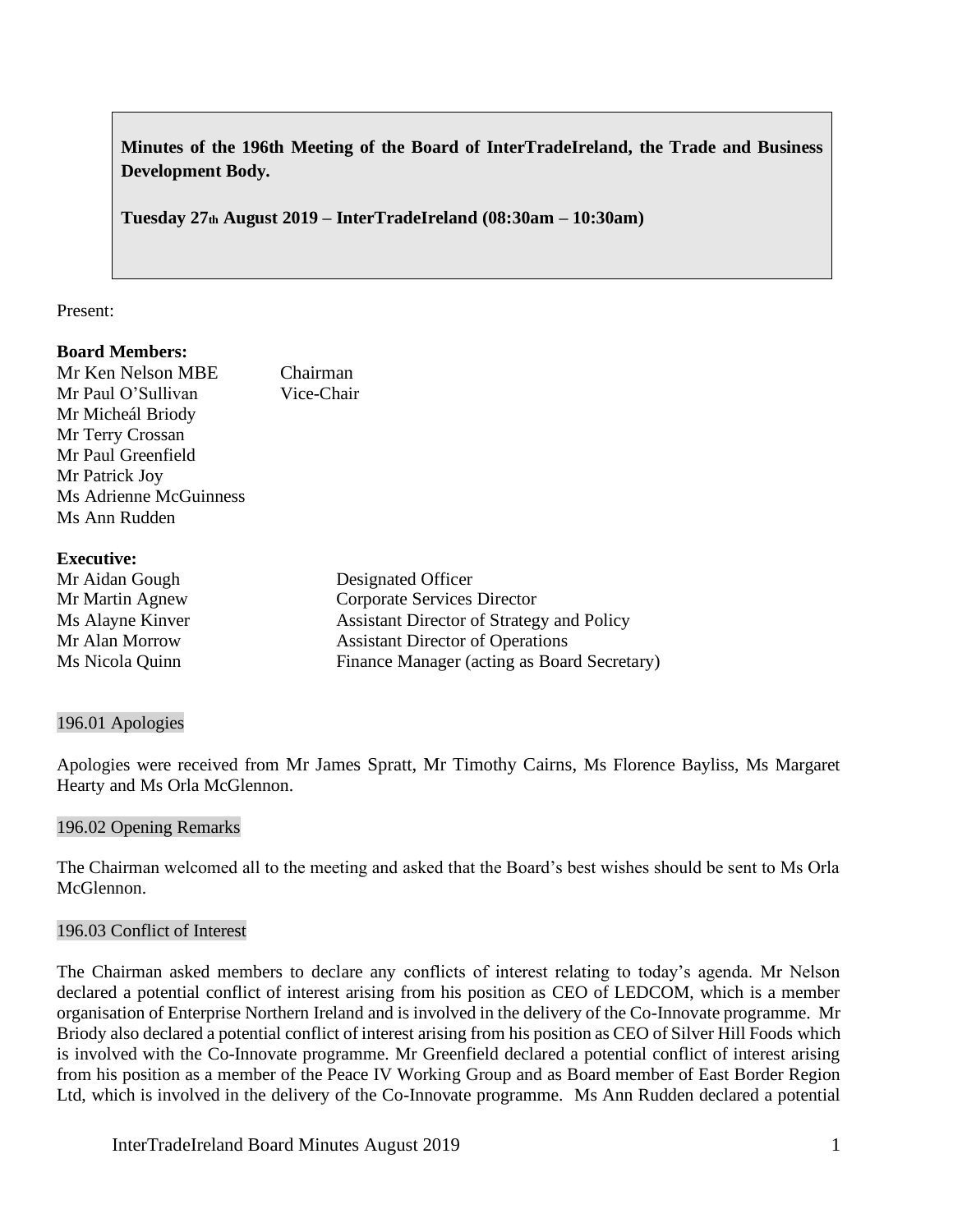conflict of interest arising from her position as founder and MD of Áine Hand Made Chocolates which is a participant on the Co-Innovate programme.

No other conflicts were declared.

### 196.04 Approval and Authorisation of the 25th June 2019 Board Minutes

The minutes of the 25th June 2019 Board meeting were agreed as a true record of the meeting and were approved by the Board and authorised by the Chairman.

### 196.05 Matters Arising

Mr Gough provided an update on the matters arising from the June 2019 Board meeting. He advised that the Body would not now be seeking additional funding for the Co- Innovate programme due to the short timescale available for incurring the related expenditure. The proposed joint meeting with the Secretary General and Permanent Secretary, originally scheduled for September, has had to be postponed due to the Secretary General's diary commitments. There would be an opportunity to meet with these officials at a meeting of all agencies in November. The Chairman noted that the arrangement of a joint meeting could be revisited early in 2020.

In respect of the  $20<sub>th</sub>$  anniversary event, the keynote address would now be given by Minister Humphries. The list of invitees is currently being finalised and it was agreed that this would include previous Board members.

### 196.06 Chairman's Business

The Chairman reported that the Board self-evaluation exercise had been conducted as agreed at the previous meeting in June. Actions arising would be discussed at the September Board meeting. The Chairman thanked Aidan Monaghan for co-ordinating the survey. He noted that two Board members had attended an event in Dublin hosted by the US Ambassador.

### 196.07 Designated Officer Report

Mr Gough informed the Board that the Brexit campaign had been re-energised and relaunched to try to engage greater numbers of SMEs. The ITI cross-directorate Brexit team, working with the Body's new advertising agency, had developed an impressive campaign which is expected to have significant impact. The campaign had been co-ordinated in conjunction with both Sponsor Departments.

Mr Gough reported that the US Ireland R&D Partnership activities had further expanded into the area of cyber security. This is expected to generate valuable opportunities for the Body.

The next All Island Innovation Programme event would be held on 17 September in Cork, and all Board members are invited.

The Board noted the Designated Officer's report.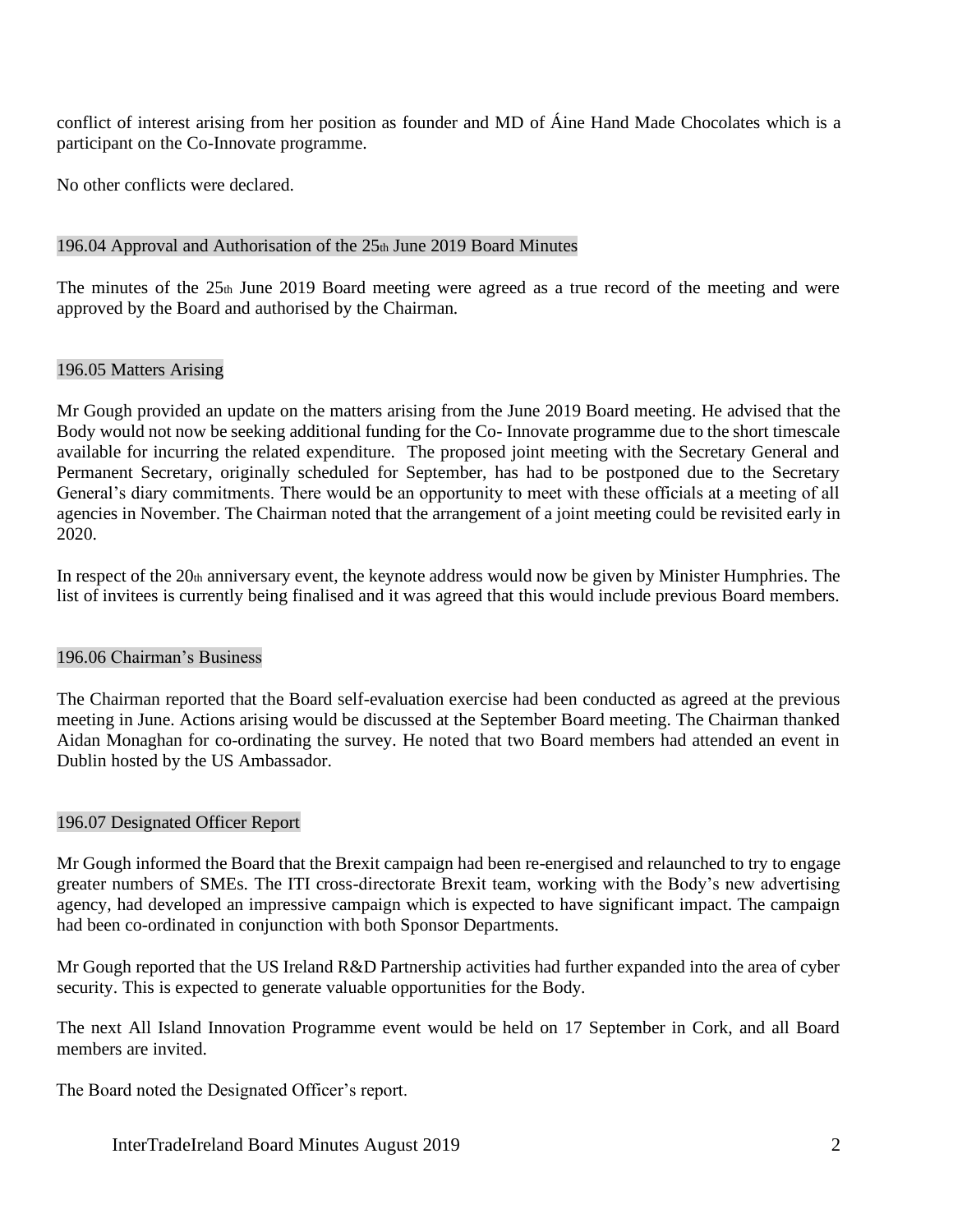### 196.08 Board Sub Committee Reports

### *Innovation Sub Committee Report*

Mr Morrow reported back from the Innovation Sub Committee meeting held on  $25<sub>th</sub>$  June 2019. Two new FUSION applications were considered by the Sub-Committee, both of which were approved.

The Board noted the Innovation Sub Committee report and the Chairman thanked Mr Morrow for his update.

## *Trade Sub Committee Report*

Mr Joy reported back from the Trade Sub Committee meeting held on  $25<sub>th</sub>$  June 2019. He advised that twelve new Acumen applications had been considered and approved, four from Northern Ireland and eight from Ireland. The recent introduction of application pre-screening had enhanced the quality of proposals.

The Board noted the Trade Sub Committee report and the Chairman thanked Mr Joy for his update.

### *Audit & Risk Assurance Committee*

Mr Crossan reported back from the Audit & Risk Assurance Committee meeting held on 25th June 2019. The 2018 accounts had now been certified by the C&G offices in both jurisdictions. The internal auditors had completed the audit of Programmes, with an overall 'satisfactory' assurance rating having been awarded. The Risk Management Policy had been updated to incorporate internal audit recommendations, and the revised policy would be presented to the Board at today's meeting. The Risk Register had also been updated, with Brexit remaining the highest ranked risk, due to the ongoing absence of agreed arrangements.

The Board noted the Audit & Risk Assurance Committee report. The Chairman thanked Mr Crossan for his update.

### 196.09 For Consideration, Discussion and Noting.

## *Operations Directorate Progress and Activity Report*

Mr Morrow presented the Operations Directorate Progress and Activity Report. Brexit team activities have increased, with a higher volume of enquiries from SMEs in recent weeks. More than 3,000 businesses have now engaged with ITI in 2019 to date. The Body had been represented at DBEI events in July in Cavan and Monaghan, and would be attending a further DBEI event in Louth in September. A large scale event, to be held north of Dublin, is planned for November. Drop-in clinics, which are informal and cost-effective, were hosted by ITI in Dundalk and Mullingar and had been very successful. A further clinic is planned for Omagh in September. Mr Greenfield suggested that a similar event in Newry, possibly in the Body's offices, could be considered.

Mr Morrow advised that current Tendering team activities include the hosting of a supplier engagement event in conjunction with OGP in Athlone in October. A similar event with NI Water will be delivered in November in Belfast, which will replicate the Translink event previously held. The Local Government Management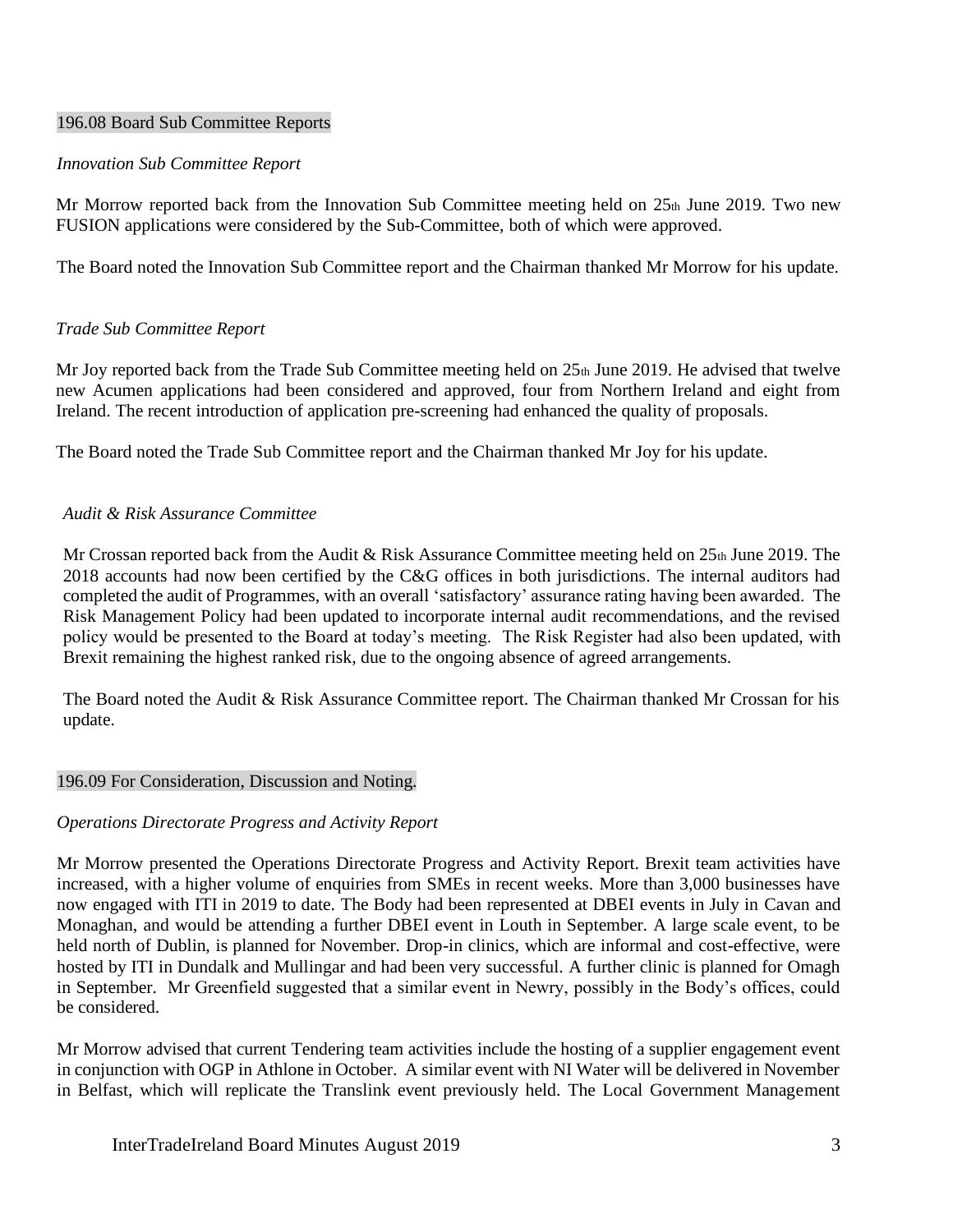Association is also working with the team to organise a large scale event in October, which will complement the ITI 20th anniversary celebrations.

Demand for Trade Team programmes remains strong. The additional recruitment support for Acumen companies is proving to be very successful in reducing the risk of approved projects not starting.

In respect of the Innovation team, it was reported that the Fusion graduate recruitment message is currently being reviewed, given the extremely competitive graduate recruitment marketplace, to assist Fusion companies to attract the best graduates. A tender competition for a Networking and Co-Ordination manager for the Innova programme should be completed in September. In response to a query from the Chairman, Mr Morrow noted that demand for the Fusion programme is high, with fifteen projects being considered by the Sub-Committee this month, and a strong pipeline expected for consideration before the end of the year.

Finally, Mr Morrow reported that 186 of the 205 initial applications for the 2019 Seedcorn Competition had now been invited to submit a Business Plan by 30th August.

The Board noted the Operations Directorate Progress and Activity reports and the Chairman thanked Mr Morrow for his update.

## *Financial Assistance Scheme Project Proposals*

### *Ms Karen McCallion joined the meeting for this agenda item.*

The Chairman advised the Board that two Financial Assistance Scheme (FAS) proposals would be presented to the Board for approval. Ms Kinver noted that due to budgetary constraints the Scheme had not been open for applications since 2009, but had been re-introduced in the 2019 Business Plan as a vehicle to source and pilot new innovative approaches to business development on the island from third party organisations. A rigorous internal assessment process is in place, which includes Board approval. Mr Gough noted that the Scheme will be an important element of the new Corporate Plan, as it is an effective mechanism for broadening the Body's range of supports. The Scheme will be reviewed to ensure it will contribute to the achievement of the corporate strategic objectives in the new Plan. He also confirmed that the two proposals being presented would not result in a budgetary pressure.

#### *Cocoon*

### *Mr Aidan Browne (Head of Innovation and Business Development DKIT) & Ms Tracey Rice, Manager of Business Support and Innovation Southern Regional College (SRC), joined the meeting for this Agenda item*

Mr Browne presented the project proposal to the Board. The Cocoon pilot will support 10 student start-up businesses in the North Leinster and South Ulster region over a 9 to 12-month period, to develop new products, processes or services. It will facilitate cross-border team development and aims to prepare each project for investment. Utilising a team of students from "across the border" to act as "employees/pseudo consultants" to each start-up to complete a specific work package, managed and informed by academic staff and industry expertise and mentors, each business will be supported to bridge both the resource, domain knowledge and management capability gaps. Mr Browne noted that that both promoters have extensive experience of delivering cross-border projects and it is hoped that the Cocoon project will provide a pipeline for other ITI programmes, such as Fusion. In response to a question from the Chairman, Mr Browne confirmed that DKIT would take the lead on the administration of the project, and that it was likely that if successful, other colleges would introduce similar projects across the island.

InterTradeIreland Board Minutes August 2019 4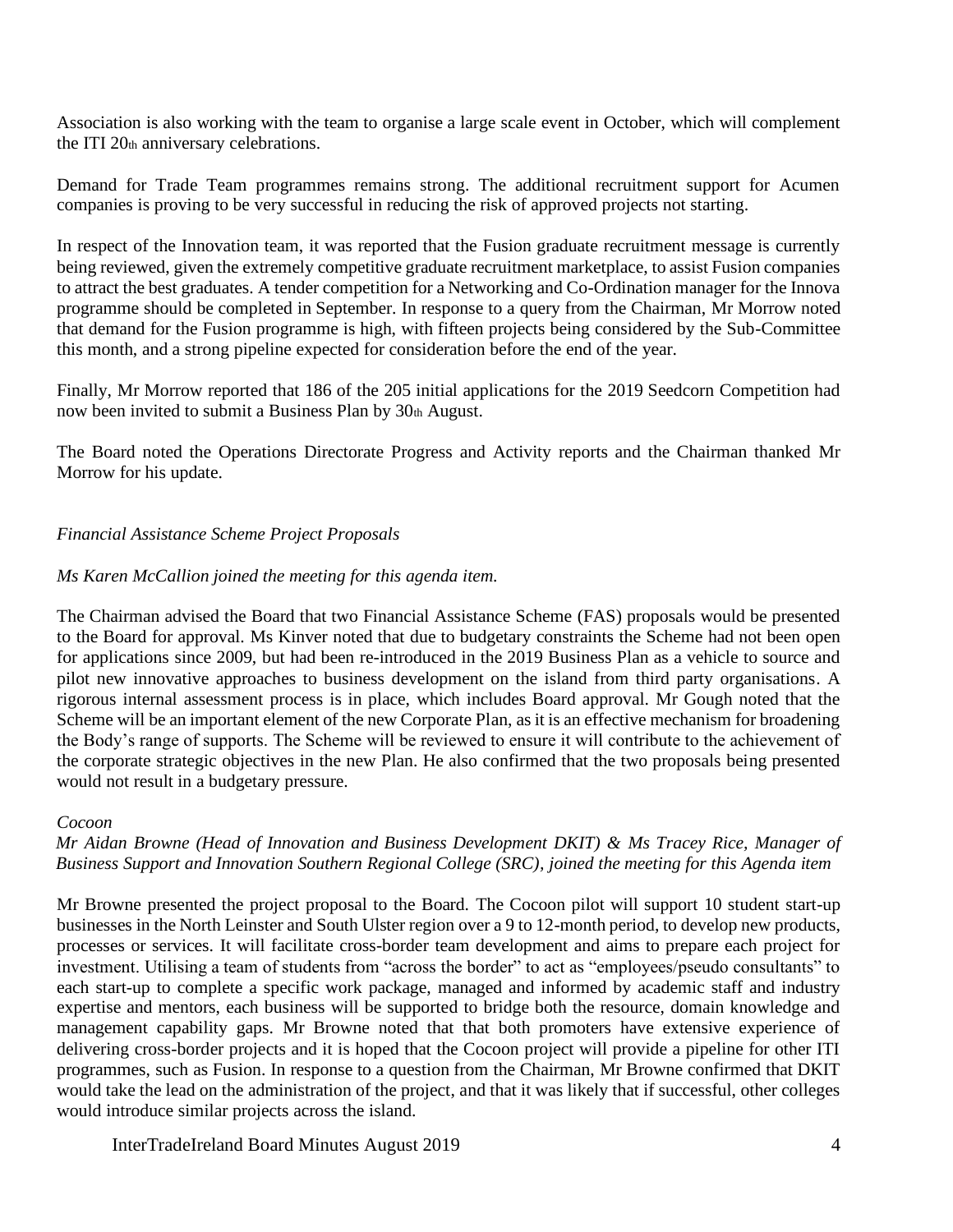Mr Briody queried how the success of the project would be measured. Mr Browne advised that it was hoped that three of the ten supported student businesses would progress to further funding and incubation within SRC or DKIT, with both institutions having successful incubation units. The other students involved may move on to graduate programmes such as Fusion, and all would have gained valuable new skills as a result of their participation in the Cocoon programme. In strategic terms, the programme would contribute to the promotion of the area as an innovative region.

In response to a query from Mr Joy, Mr Browne confirmed that the programme is not solely classroom-based, but comprises practical workshops. The programme differs from a previous project delivered in 2015 due to the level of collaboration between SRC and DKIT, and the introduction of students as 'pseudo consultants' to the student businesses. He further confirmed that the students would be working closely with enterprise and would be aiming to identify solutions to 'real world' issues. The programme is not targeted solely at STEM students, and business and humanities students would provide a support infrastructure as consultants. Training would be provided to the consultants, and it is intended that there will be a high level of cross-border engagement both within and between the various teams.

## *The project promoters left the meeting.*

Following the departure of the promoters, the Board discussed the project. The Board agreed to approve funding of the Cocoon. The performance of the project should be reported back to the Board on completion.

### *M1 Payments Corridor*

*Mr Richard Hanlon, Chairperson of the Northeast Regional Enterprise Plan 2020, Mr Thomas McEvoy (Head of Enterprise at Louth County Council and Mr Breanndan Casey, Innovation & Enterprise Manager at The Mill, Drogheda's Enterprise Hub, joined the meeting for this Agenda item.* 

Following an introduction by Ms Kinver, Mr Hanlon presented the project proposal to the Board. The M1 Payments Corridor (M1PC) has an ambitious vision for the Belfast to Dublin region to become a significant hotbed of innovation capitalising on the opportunities created within the new eCommerce payments landscape and as a means of utilising and adding value to the geographic concentration of ePayments and Fintech transaction companies along the M1 corridor.

The proposed project is to fund a programme manager for the M1PC for two years, in order to help achieve this vision and to act as a regional facilitator to 'glue' together the existing experience and expertise already in FDI and indigenous companies.

The project has potential to drive job creation in the corridor from Dublin to Belfast across startups, scaling companies and FDI. The original M1PC idea was derived from Atlanta's 'Transaction Alley' where more than 70% of US payments are processed by companies in Georgia. Additionally, given the region's participation in cross border trade, Brexit presents an opportunity with its significant implications for 'frictionless' currency fluctuations and cross-border employment. The M1PC could closely align with the newly established C8 Councils' economic development aims.

The presentation was followed by questions from the Board. The Chairman requested clarification regarding the line management of the programme manager. Mr Hanlon advised that the person will be part of an executive Sub-Committee which will report to a well-established Steering Group. He confirmed that since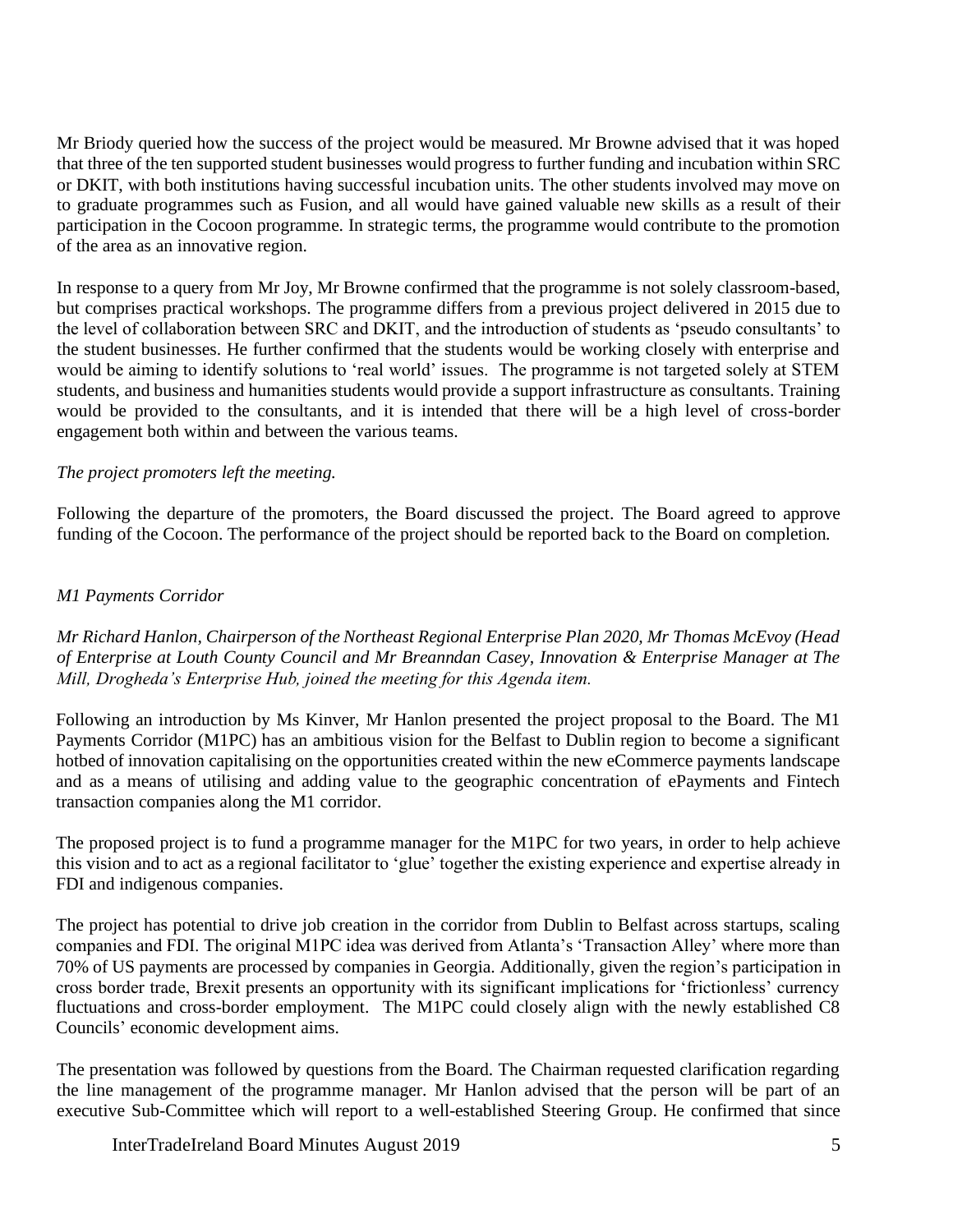there is strong buy-in for the project from industry and academia, that the appointee will be fully managed and supported in his/her role.

It was further confirmed by the promoters that the Steering Group would have a 50/50 North/South representation of members. Until financial support for the project is confirmed, members from N.Ireland have not yet been appointed, although InvestNI and QUB have indicated their support.

The programme manager position, which has not as yet been advertised, is a senior role with fintech experience being required, hence the level of funding being sought from ITI. In response to a query from the Board, the promoters advised that the project should be sustainable following the two years of funding by ITI, since by that stage the private sector companies would be willing to make a greater financial contribution, having experienced the value of the project activity.

The Board Vice-Chair advised that the proposed project activity may be eligible for funding from Skillnet in Ireland, and recommended that this opportunity should be explored.

## *The project promoters left the meeting.*

Following the departure of the promoters, the Board discussed the project. It was agreed that the level of funding being sought is high, and that it would be desirable to review the achievement of milestones on a sixmonthly basis prior to approving payments, such that the funding would therefore be payable in four tranches subject to satisfactory performance. The Chair noted that the early appointment of Northern members to the Steering Group is considered essential, and that the need for robust arrangements for accountability and support for the programme manager should be addressed in any offer of funding. Mr Gough noted that sustainability, regular project monitoring and the need for ITI branding should also be conditions of any letter of offer.

Subject to the above matters being satisfactorily addressed, the Board approved funding of the M1 Payments Corridor for a two-year period. The Chair requested that progress on the project should be reported to the Board on a regular basis.

*Ms McCallion left the meeting.*

## *Co-Innovate Programme Update*

Ms Esther Baird joined the Board meeting for this agenda item and provided an update on the progress made on the various strands of the Co-Innovate Programme. She advised that additional funding would not now be sought for Strand 3, due to the short timescale available for achieving expenditure targets.

Successful launch meetings had recently been held for the first Strand 4 and Strand 5 projects, with more Strand 4 launches planned for September. The first Scottish Strand 5 project had also been approved.

In response to a query raised at the previous Board meeting, Ms Baird advised that eighty-eight Co-Innovate businesses had previously received support from other ITI programmes. This means that almost eight hundred businesses are engaging with ITI for the first time because of Co-Innovate, which is very positive.

The Board noted the Co-Innovate Programme report and the Chairman thanked Ms Baird for her update.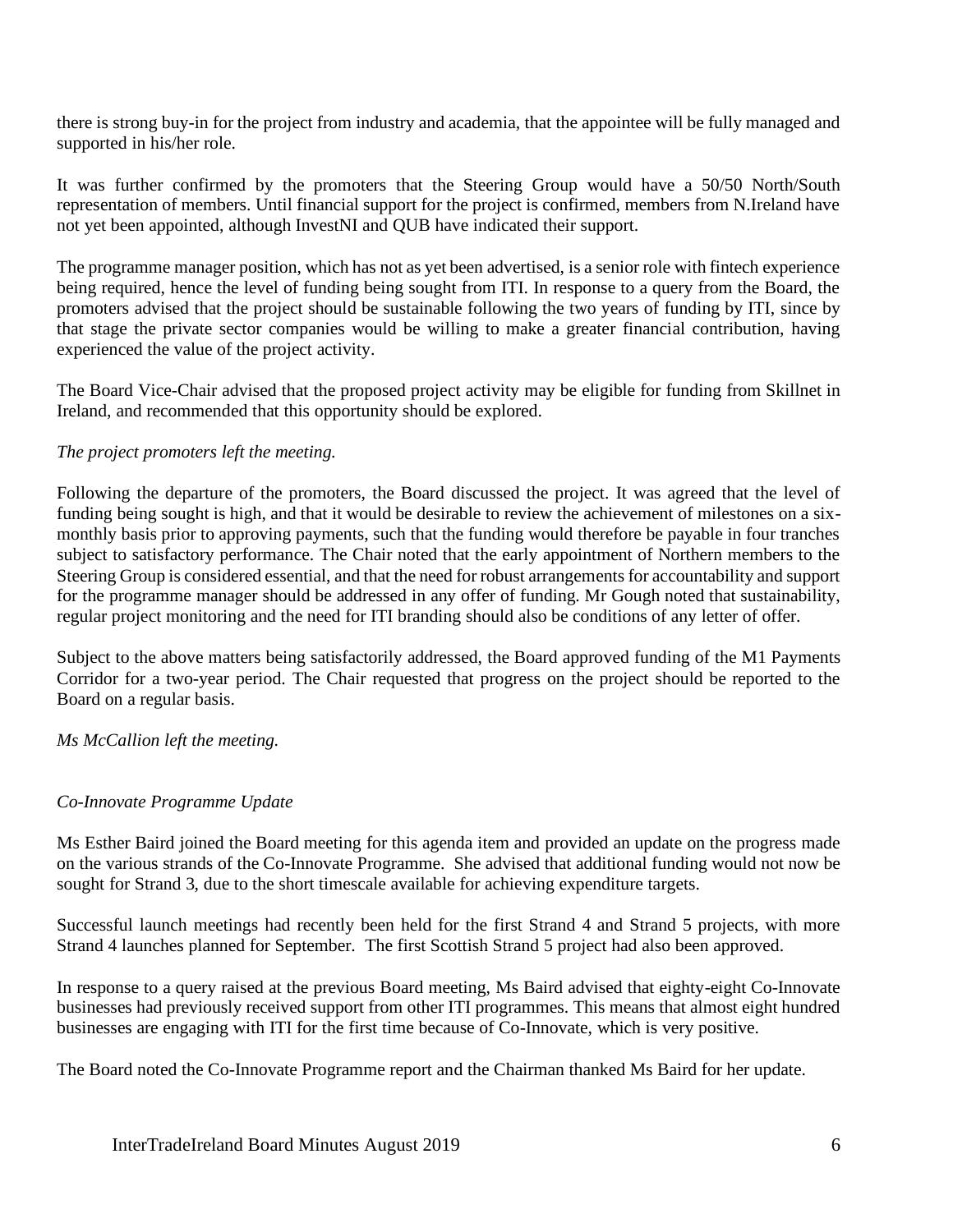### *Governance and Financial Matters*

Mr Agnew presented the Governance and Financial Matters report and advised that the 2018 financial statements had been certified by the C&AG offices in Belfast and Dublin, and would be laid before the Assembly and the Dail at the earliest opportunity. The Report to Those Charged with Governance had been considered by the Audit & Risk Assurance Committee and is included within the Board papers. One Priority 1 recommendation had been made regarding the Body's inability to appoint new Board members, and the difficulties this has caused in achieving a board quorum.

The internal auditors would shortly commence a review of the Body's implementation of GDPR regulations.

The Body's Risk Management Policy had been updated to incorporate recommendations made following a recent internal audit. The Body's risk appetite framework has been included, as has the consideration of potential future risks which could impact on the Body. The revised Policy was considered by the Audit & Risk Assurance Committee at its June meeting and the Board is now requested to approve the Policy.

Board members were invited to participate in training on Procurement being delivered in ITI in the Autumn.

Mr Agnew provided an overview of the 2019 budgetary outturn to date and advised that spend was on target. A bid had been submitted to the DfE October monitoring round for additional funding for Brexit activities.

The Board approved the updated Risk Management Policy and noted the Governance and Financial Matters report. The Chairman thanked Mr Agnew for his report.

## *Tenders and Variations to Letters of Offer/Appointment*

Mr Agnew advised that Board permission was being sought for the appointment of an experienced digital content provider for the All Island Innovation Programme activities from September 2019 until March 2021. He also sought approval for the extension of the Go-To-Tender delivery agent contract for a five-month period from January to May 2020, to facilitate the completion of an Economic Appraisal which addresses other similar supports as well as Brexit issues. No additional funding is requested.

The Board approved the request to go to tender for a digital content provider for the All Island Innovation Programme and also the time extension for the Go-To-Tender Delivery Agent contract.

### *Communications Update*

Mr Agnew provided an update on recent Communications activity, including the new Brexit integrated marketing campaign, comprising national and regional radio, media relations, print, outdoor and digital platforms. The call to action will be to act now to plan for Brexit and practical small steps which businesses can take.

The most recent All-Island Business Monitor had generated some of the best coverage for the publication to date, which is extremely beneficial for brand recognition.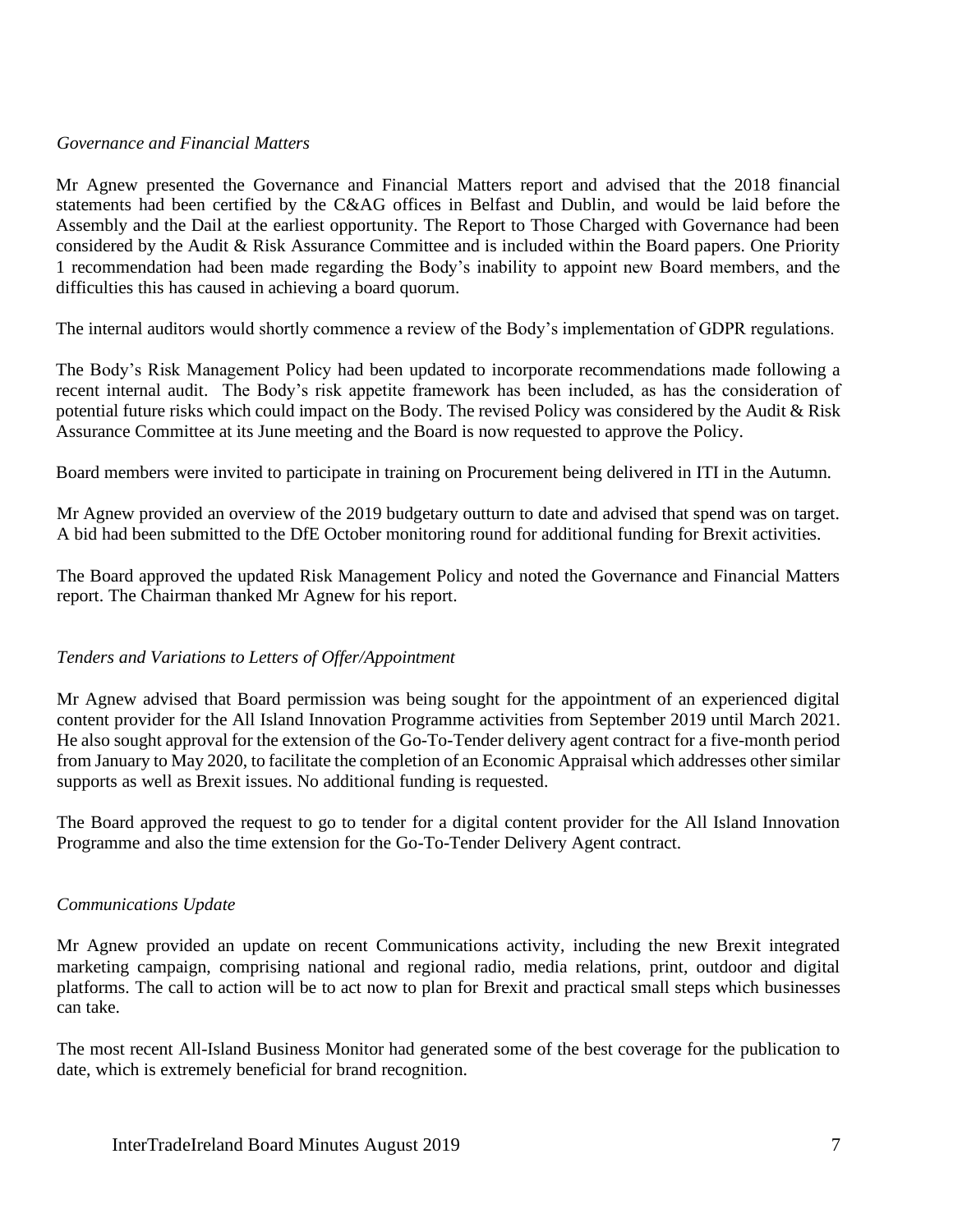Mr Agnew confirmed that plans for the 20 year event on  $24<sub>th</sub>$  October are at an advanced stage. A targeted invite list, agenda and branding have all been developed.

Finally, he advised the Board that Shelley Moore, the Deputy Communications Manager, had left the Body at the end of July. The recruitment of her replacement is currently in progress.

The Board noted the Communications Update and the Chairman thanked Mr Agnew for his update.

# *All-Island Business Monitor*

Ms Curran joined the meeting for this agenda item. She advised that the Q2 Business Monitor results had been launched on 6 August, with some results having been held back for the launch of the new Bitesize Brexit campaign on 26 August.

The results showed that 40% of firms surveyed are in growth mode, and that levels of growth are strong, however there is a downward trend in growth expectations over the next year. There is concern about the level of preparations for Brexit, with only 14% of cross border traders having reviewed customs issues, 12 % potential tariffs and only 7% having looked at their supply chains. Only 11% of businesses overall have made any preparations for Brexit.

Ms Curran noted that there is evidence of low levels of investment in training, IT, staff and facilities, and that this presents a significant opportunity for ITI to support SMEs.

The Board noted the results of the Q2 2019 Business Monitor and the Chairman thanked Ms Curran for her very comprehensive presentation

## *Draft Corporate Plan 2020-2022*

Mr Gough advised that the development of the 2020-2022 Corporate Plan is continuing and a first draft would be presented to the Board at its September meeting.

## *Brexit Update*

This agenda item was discussed as part of the Operations Directorate Progress and Activity Report.

## *Business Plan Budget Variance and Milestone Exception Report*

Ms Kinver presented the Business Plan Budget Variance and Milestone Exception Report and provided explanations for minor issues highlighted.

The Chairman thanked Ms Kinver for her report and the Board noted the Business Plan Budget Variance and Milestone Exception Report.

## 196.10 AOB

InterTradeIreland Board Minutes August 2019 8